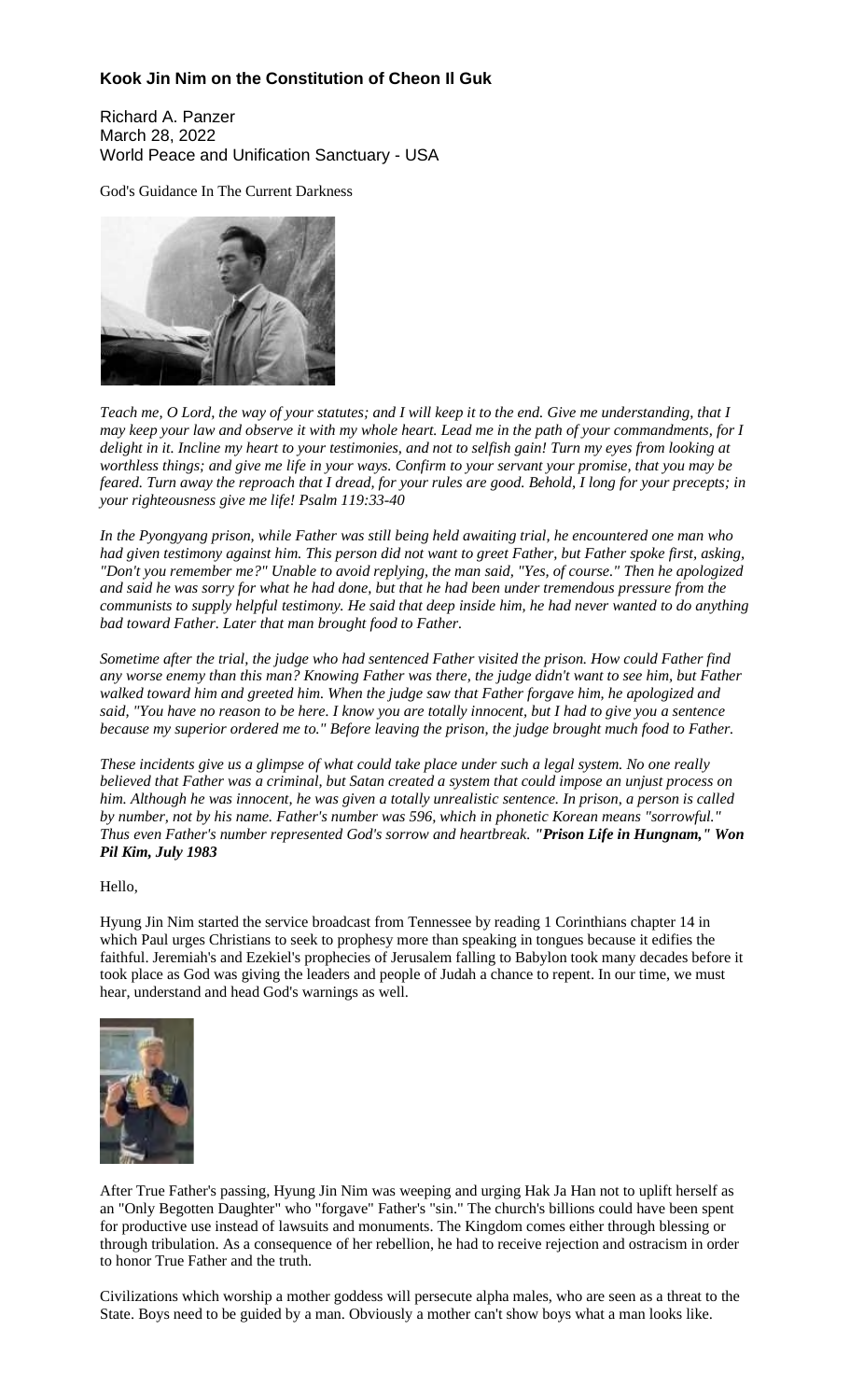Masculine power must be harnessed by the Father's culture into goodness.



#### **Unification Sanctuary Service 3/27/2022**

There is a real danger of escalation of the war in Ukraine. Billions from America are being spent there, but nothing to protect our own southern border. Dictators don't value human life, they value power. Russians have resisted numerous invasions in their thousand-year history. Americans assume that China and Russia have the same values of protecting human life, but consider that they have a doctrine of a winnable and survivable nuclear war, including underground bunkers in China that cover 30 square miles.

Armies can feign weakness as a trap. Never underestimate your opponent.

The United States has 3 electric power grids that could be taken out by 1-2 atomic EMP blasts in the atmosphere. With no electricity, sudden sharp reductions in communication, transportation, heat, water supplies, and food, 90% of the U.S. population would struggle to survive even a few months.

We are in an extremely dangerous situation being led by an irresponsible and blind leftist elite. No sane, moral person wants to see a new world war.

After purchasing the Chung Pyung property in Thorn Hill, Tennessee, Hyung Jin Nim was driving and praying for guidance as to where his family should stay, he saw a rainbow ending right on the road he was driving on.

We pray for peace, but prepare for the worst. Through this darkness God will show us a way out. Let us hold onto our Father in heaven.

The Holy Spirit leads us to repent and turn from our sins. As things get worse, more will see miracles, more will turn to God, and more blessed couples will be coronated. Pray for confusion in the enemies' camp. God will make a way for His people.

**\*\*\*\*\*\*\*\*\*\*\*\*\*\*\*\*\*\*\*\*\*\*\*\*\*\***

#### **Kook Jin Nim on the Constitution of Cheon Il Guk**



appointed. These are the 3 Generation Kingships.

*The following notes were taken during a talk by Kook Jin Nim at a Freedom Society meeting on 3/24.*

True Father stated that his successor would establish the Constitution of Cheon Il Guk (Heavenly Nation). Why? The Messiah does not live forever, except for his lineage who have the responsibility for carrying on his words, traditions and spirit. It is the responsibility of a true mother to respect Father's will regarding his anointed lineage by serving the 2nd king and 3rd king whom Father

We see this same pattern in the 3 generations of Abraham, Isaac, and Jacob. The mission was completed during 3 generations.

True Father could not establish this by himself. Hak Ja Han had the responsibility to choose to honor and support the anointed son and grandson, an option she rejected. Hence, the 2nd or "Isaac" generation is responsible to offer itself as a sacrifice. Hyung Jin Nim had to build the offering, which was to gather the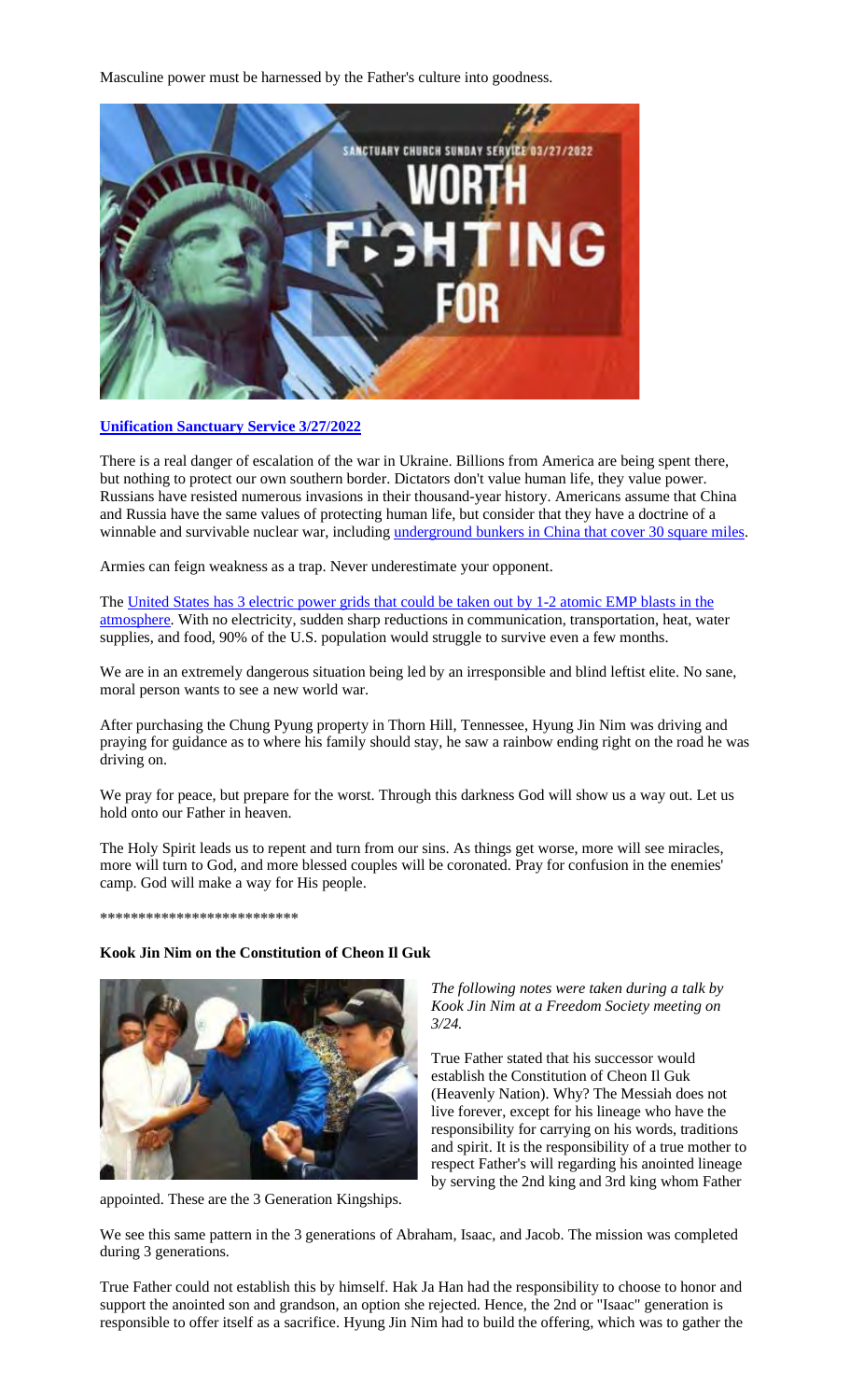patriot movement. Despite mass media labeling of all who attended as "domestic terrorists," it was successfully made and accepted on January 6, 2021 at the U.S. Capitol. This will lead to the expansion of God's Kingdom and to the spread of the Constitution of CIG.

Our creation as imperfect beings does not indicate a failure on the part of God because His purpose was to allow us to have co-creatorship and freely choose to love God. Learning from our own immaturity is part of God's perfect plan.

The Constitution of Cheon Il Guk starts with the 3 guidelines left by True Father for us to follow: purity of lineage, human rights, and no misuse of public funds.

#### **Principle I: Maintain the Pure Lineage of God**

Many women are highly intelligent, so why should a capable woman submit herself to her husband? To uphold the will of God on earth regarding the father's leadership in the family.

The Constitution states that government will give no aid to promoting alternative lifestyles, but it is not required to punish those.

Blessed marriage leads to creation of brothers and sisters and therefore the need to protect human rights.

#### **Principle II: Do Not Harm Human Rights**

The ten rights in the Constitution of CIG are the same as in the U.S. Bill of Rights, but now at the beginning of the document instead of at the end.

The U.S. Constitution was nearly perfect, at the top of the growth stage, but to be at the top of the growth stage, means you can fall. That is why no amendments are allowed in the CIG Constitution.

#### **Principle III: Do Not Abuse Public Funds**

As clearly indicated in the Bible, the Kingdom of God has a King. True Father also spoke about the central role of his anointed heir. Therefore, the CIG Constitution has a King who is the anointed heir, but he is not a dictator who can control life and death, declare war, or seize resources. He does have responsibility to approve nominations to the Supreme Court and he can also receive appeals to Supreme Court decisions.

In history monarchies are the most durable form of government. In Cheon Il Guk, it is mostly a spiritual, non-political position, that provides a unifying center for the nation.

Kook Jin Nim told the story of King Henry II and Archbishop Thomas Becket who was killed according to the King's orders. Bad things started to happen, so the King walked barefoot in sack cloth to Canterbury Cathedral and was whipped by 300 monks. This showing of contrition and repentance restored the relationship between the state and the church, and King Henry II went on to establish English Common Law including the right to trial by jury.

If Cheon Il Guk were to be ruled by a "supreme council," as stated in the Family Fed's Constitution, that would mean rule by an oligarchy. In history rule by oligarchy usually benefits... the oligarchs.

The Cheon Il Guk Constitution states that the federal government only investigates (through the office of the Inspector General) government officials or those who receive money from the government for misuse of government funds or human rights violations.

The CIG Constitution can be seen as a political platform to be brought about not through violent revolution, but rather through votes and political parties. It is likely that different elements would be adopted piece by piece, as its ideas are evaluated for why they would be beneficial for the nation.

\*\*\*\*\*\*\*\*\*\*\*

May God bless you and your families!

Sincerely,

Richard

Richard A. Panzer, Ph.D., President World Peace and Unification Sanctuary - USA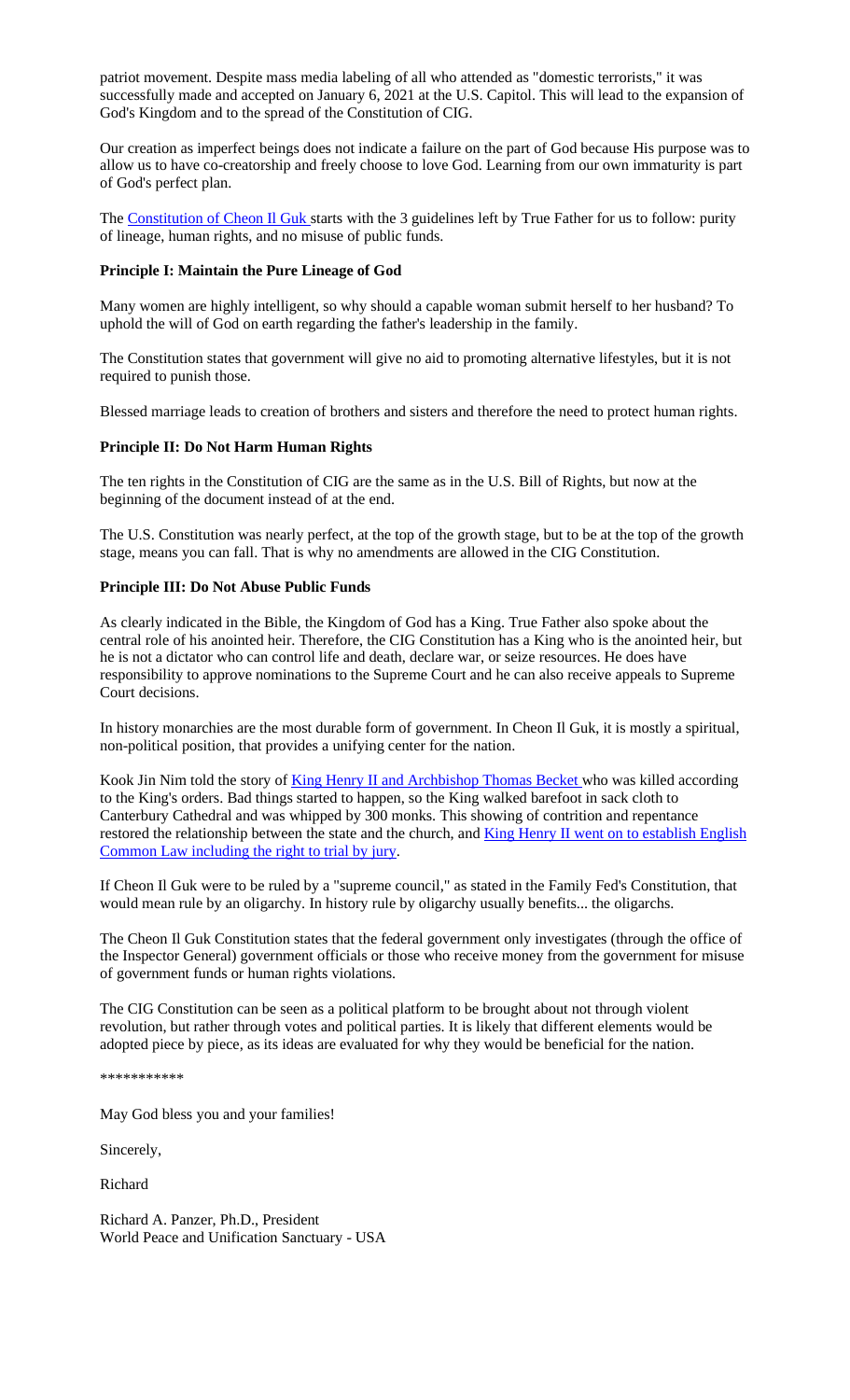

<span id="page-3-0"></span>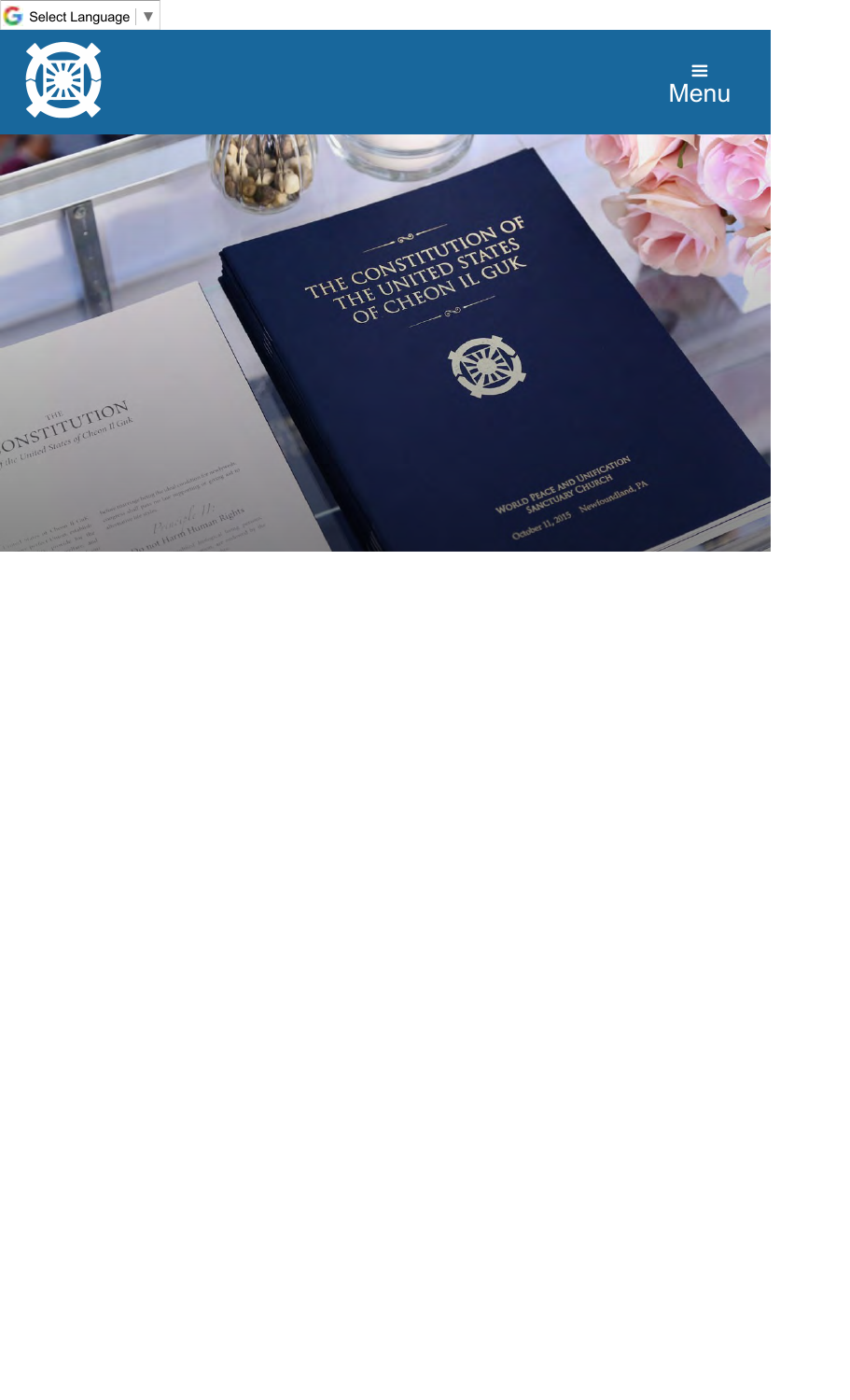# **The Constitution of Cheon Il Guk**

Click here to order - "The Constitution of the United States of Cheon Il Guk."

### **Preamble**

Cheon Il Guk, The Kingdom of God (and/or Heaven), a sovereign and actual nation does not yet exist in this world, but is the long awaited culmination of the End of Time as prophesied in the Biblical Scripture. The Divine Principle and the Eight Great Textbook Curriculum revealed by True Father, Christ at His second Coming, is the spiritual foundation of this Constitution. It is upon this foundation of these eternal truths that the future nation of Cheon Il Guk will be politically and legally established. This Constitution is not an ecclesiastical Constitution of a church or religious body, but is a Constitution for a real and sovereign, future nation, being the literal fruit of God's Providence. All history longs and awaits this future Kingdom of God.

It is upon this future anticipation that I, Hyung Jin Moon, the Crowned Successor and Representative Body of the Cosmic True Parents of Heaven and Earth and full Inheritor of the Kingship of God, with all the authority endowed in me by my Father, Sun Myung Moon--The True Father, the Messiah, Lord at the Second Advent and King of Kings, hereby declare that all peoples of the Kingdom of Heaven, Cheon Il Guk, are the sovereign children of All-Mighty God, of Christ who became flesh and gave us Immeasurable Grace by engrafting us to God's Life, God's Love and God's Lineage. This endows all human beings of the Kingdom of God, with immutable and inalienable rights, that originate from their Creator, God Himself, through the physical Kingship of Christ established at His second Coming as the True Father, Sun Myung Moon.

This Establishment of the Kingship of God, marks the end of Satan's Kingships of past tyranny and domination over the peoples of this world throughout time. By the Complete Victory of the True Father, Sun Myung Moon--King of Kings and Lord of Lords, the conditions were met to establish God's Physical Kingdom on this Earth. However, due to the failure of Han Mother at the final hour, the world moves through a period of judgment instead of blessing and the providence has been extended over three generations to the Three Kingships of God.

In the beginning of human history in the Garden of Eden, God's original world of freedom, liberty, conscience, and relationship with God was to be established. It was to be a world where the powerful archangels were to be the servants of the children of God. However, due to the Fall, Eve committed adultery with the Archangel and tempted Adam into sinning against God. Thus, the world of Satan's domination over mankind was established and history has shown centralized powers, either governmental, religious or financial use artificial structures and power to rule over mankind sometimes taking freedoms gradually and sometimes eliminating them by brute force. God's Kingdom on Earth must be established where the artificial structures of power, representing Satan, shall never again rule over mankind and humanity. The Role of the Kingships of God, must be to preserve and protect this covenant between God and the peoples of this world.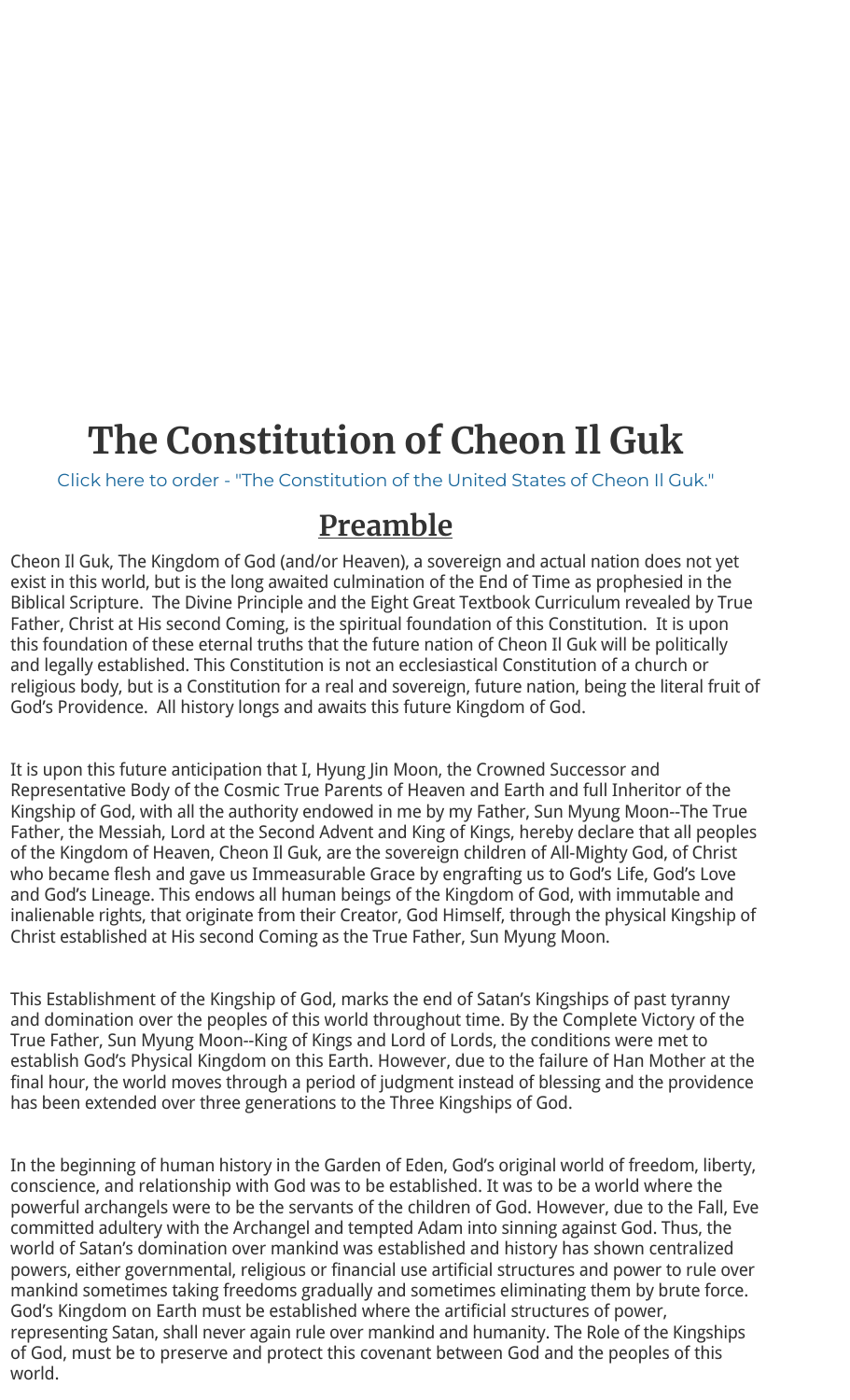It is the absolute responsibility of the future Kingships of the Direct Blood Lineage of God, to renew this pledge and covenant with each passing generation. Future Kings of God's Kingdom, Cheon Il Guk, who desecrate this most sacred covenant between God and His people, represented as the "United States of Cheon Il Guk," shall heap upon themselves every manner of every curse and will be ruthlessly judged by the spirit world and All-Mighty God. Let this be a fearful warning to the future Kings of Cheon Il Guk.

In the Coronation Ceremony of God's Kingship Jan. 13, 2001, True Father, the Messiah, Lord of the Second Advent and King of Kings declared that, "Article I of the Constitution of the Kingdom of Heaven is that you will not stain the blood lineage…The second point is not to violate human rights, and the third point is not to steal public money (nak chwi), using public property for yourself."

Now as I, Hyung Jin Moon, take my rightful place as King of the Second Kingship of the Kingdom of God, Cheon Il Guk, as the Crowned Successor and Representative Body of the Cosmic True Parents of Heaven and Earth and full Inheritor of the Kingship of God, with all the authority endowed in me by my Father, Sun Myung Moon--The True Father, Messiah, Lord at the Second Advent and King of Kings, hereby declare the following Immutable and Unchangeable, "Constitution of Cheon Il Guk," that shall NEVER be abridged or added-to, in their enumerations:

## **The Constitution of the United States of Cheon Il Guk**

We the People of the United States of Cheon Il Guk (CIG), in order to form a more perfect Union, establish Justice, insure domestic tranquility, provide for the common defense, promote the general welfare, and secure the blessings of liberty to ourselves and our posterity, do ordain and establish in Heavenly Father's name this Constitution for the United States of CIG.

## **Principle I: Maintain the Pure Lineage of God**

The division of the sexes being ordained by God where man is the subject partner and woman is the object partner, congress shall pass no law that contradicts this divine edict.

Faithful marriage between a man and a woman being the ideal of God's creation, the government of CIG will pass no law which interferes with or contradicts this Divine Law. The fruit of faithful marriage being the conception of children, congress shall pass no law which permits the injury to all persons born or unborn. Sexual abstinence before marriage being the ideal condition for newlyweds, congress shall pass no law supporting or giving aid to alternative life styles.

## **Principle II: Do not Harm Human Rights**

All genetically unmodified biological living persons, being the apex of God's creation, are endowed by the Creator with inalienable Human Rights:

### **Right I**

Congress shall make no law respecting an establishment of religion, or prohibiting the free exercise thereof; or abridging the freedom of speech, or of the press; or the right of the people peaceably to assemble, and to petition the Government for a redress of grievances.

### **Right II**

A well-regulated Militia, being necessary to the security of a Free State, the right of the people (individuals) to keep and bear Arms, shall not be infringed.

### **Right III**

No Soldier (person) shall, in time of peace be quartered in any house, without the consent of the Owner, nor in time of war, but in a manner to be prescribed by law.

### **Right IV**

The right of the people to be secure in their persons, houses, papers, and effects, against unreasonable searches and seizures, shall not be violated, and no Warrants shall issue, but upon probable cause, supported by oath or affirmation, and particularly describing the place to be searched, and the persons or things to be seized.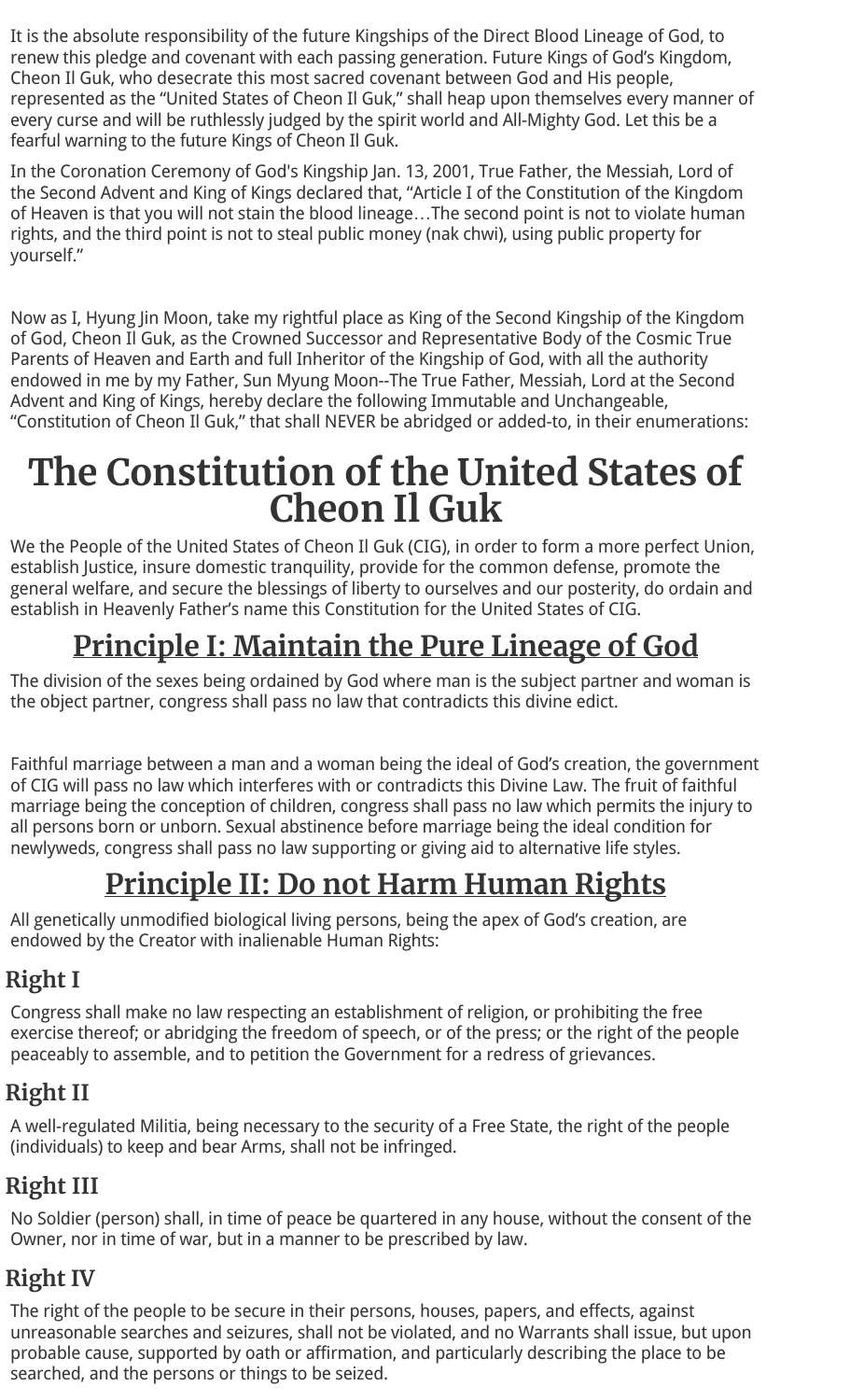### **Right V**

No person shall be held to answer for a capital, or otherwise infamous crime, unless on a presentment or indictment of a grand jury, except in cases arising in the land or naval forces, or in the militia, when in actual service in time of war or public danger; nor shall any person be subject for the same offence to be twice put in jeopardy of life or limb; nor shall be compelled in any criminal case to be a witness against himself, nor be deprived of life, liberty, or property, without due process of law; nor shall private property be taken for public use, without just compensation.

### **Right VI**

In all criminal prosecutions, the accused shall enjoy the right to a speedy and public trial, by an impartial jury of the state and district wherein the crime shall have been committed, which district shall have been previously ascertained by law, and to be informed of the nature and cause of the accusation; to be confronted with the witnesses against him; to have compulsory process for obtaining witnesses in his favor, and to have the assistance of counsel for his defense.

### **Right VII**

In suits at common law, where the value in controversy shall exceed twenty dollars, the right of trial by jury shall be preserved, and no fact tried by a jury, shall be otherwise reexamined in any court of the United States of CIG, than according to the rules of the common law.

### **Right VIII**

Excessive bail shall not be required, nor excessive fines imposed, nor cruel and unusual punishments inflicted.

### **Right IX**

The enumeration in the Constitution, of certain rights, shall not be construed to deny or disparage others retained by the people.

### **Right X**

The powers not delegated to the United States of CIG by the Constitution, nor prohibited by it to the States, are reserved to the states respectively, or to the people.

## **Principle III: Do not Abuse Public Funds**

### **Article I**

#### **Authority of the King:**

1. The King of CIG is the head of state of the United States of CIG. The Kingship is bequeathed from the Lord of the Second Advent Moon Sun Myung to his son Moon Hyung Jin as second King and then to Moon Shin Joon as third King. The Kingship will be bequeathed henceforth to a son of the presiding King. If the King has no son then the Kingship will be bequeathed to a male heir within the direct lineage of Moon Hyung Jin. The King will decide who his inheritor is and will establish the order of succession.

2. The King of CIG has the Power to grant reprieves and pardons for offences against the United States of CIG.

3. The King shall appoint, judges of the Supreme Court with the consent of the Senate. The King may appoint judges to lower courts with the consent of the Senate or may delegate that authority to the President.

4. The King may receive appeals to rulings made by the Supreme Court.

5. The King shall receive periodic reports on the state of the nation from the President of the United States of CIG.

6. Congress must apportion funds to maintain the Kings household and to fund the function of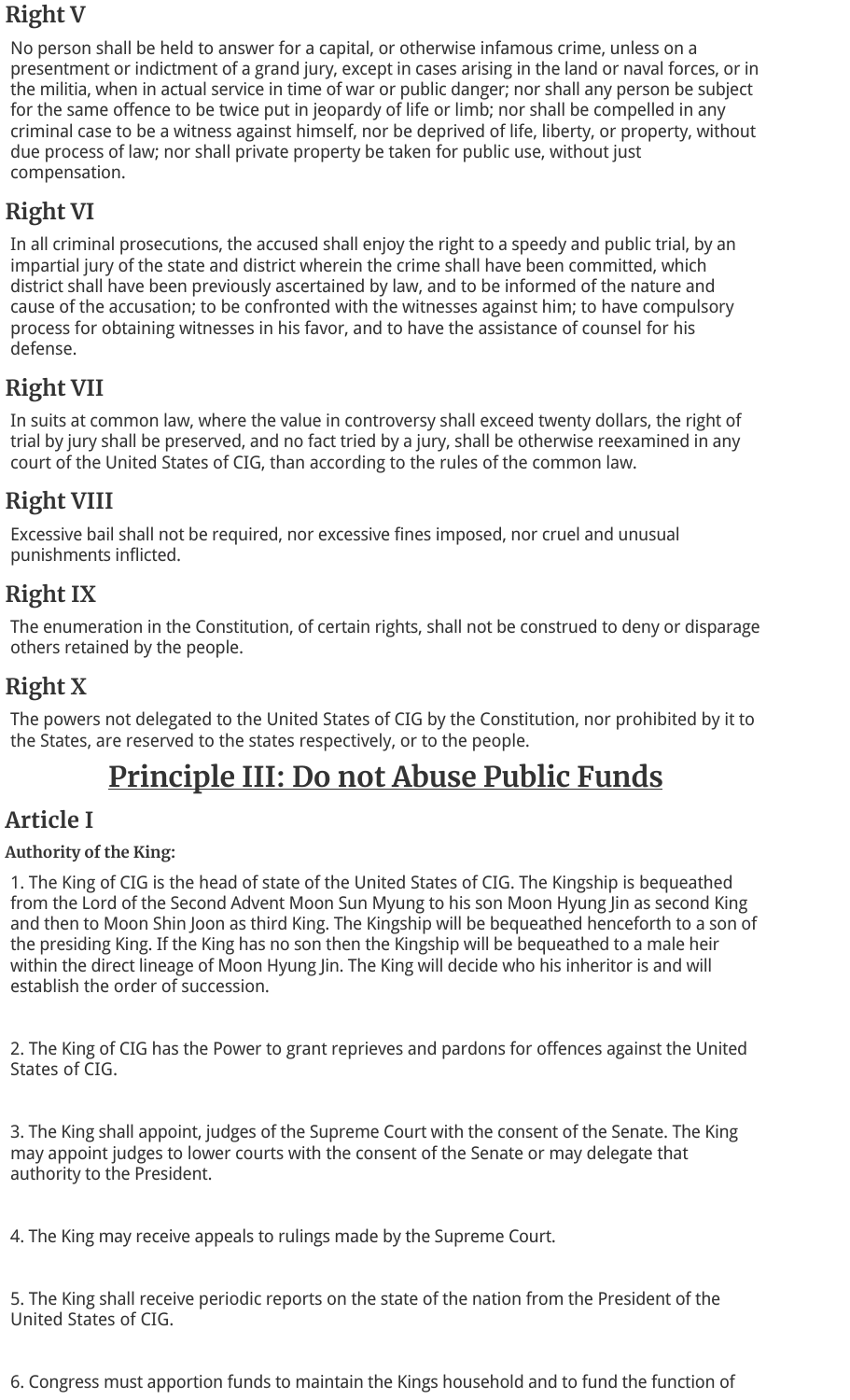the office of King. The King's retainers and body guards will be considered members of his household serving purely at the King's discretion.

7. Under the authority of the king, the office of Inspector General is formed. This office shall have unrestricted access to all documents (data) in the governments of CIG and will carry out the function of investigating and bringing prosecutions against any individual working in the governments of CIG including bringing impeachment proceedings against the President or prosecutions of individuals being contracted by the governments of CIG. This office is given to Moon Kook Jin and to his heirs. The inheritance will be from father to son or closest male next of kin if there is no son. The inheritance of this office will be made with the consent of the King.

8. In times of national emergency where the president is under impeachment proceeding or has been impeached the King may issue decrees.

9. The King on his discretion may rule any treaty with a foreign power invalid.

10. The King on his sole discretion may declassify any document in the government of CIG.

11. The King shall appoint the head of the presidential guard and all of its members.

### **Article II**

#### **Section 1**

The judicial power of the United States of CIG shall be vested in one Supreme Court and in such inferior Courts as the Congress may from time to time ordain and establish. The judges, both of the supreme and inferior courts, shall hold their Offices for a term of 12 years, and shall, at stated times, receive for their services, a compensation, which shall not be diminished during their continuance in office. The Supreme Court will be comprised of 12 Judges. The Judges will be divided into 6 classes and so that every two years two Justices will be appointed.

#### **Section 2**

1: The judicial power shall extend to all cases, in law and equity, arising under this Constitution, the Laws of the United States of CIG, and treaties made, or which shall be made, under their authority;—to all cases affecting ambassadors, other public ministers and consuls;—to all cases of admiralty and maritime Jurisdiction;—to controversies to which the United States of CIG shall be a party;—to controversies between two or more States;—between a state and citizens of another State; —between citizens of different states, —between citizens of the same state claiming lands under grants of different states, and between a state, or the citizens thereof, and foreign states, citizens or subjects.

2: In all cases affecting ambassadors, other public ministers and consuls, and those in which a State shall be Party, the Supreme Court shall have original jurisdiction. In all the other cases before mentioned, the Supreme Court shall have appellate jurisdiction, both as to law and fact, with such exceptions, and under such regulations as the Congress shall make.

3: The trial of all crimes, except in cases of impeachment, shall be by Jury; and such trial shall be held in the state where the said crimes shall have been committed; but when not committed within any State, the trial shall be at such place or places as the congress may by Law have directed.

4: The court recognizes the right of juries to nullify unjust and unconstitutional laws.

5: Familiarity with the circumstance of the case shall not be grounds for dismissal of a Juror.

#### **Section 3**

1: Treason against the United States of CIG, shall consist only in levying war against them, or in adhering to their enemies, giving them aid and comfort. No person shall be convicted of treason unless on the testimony of two witnesses to the same overt act, or on confession in open Court.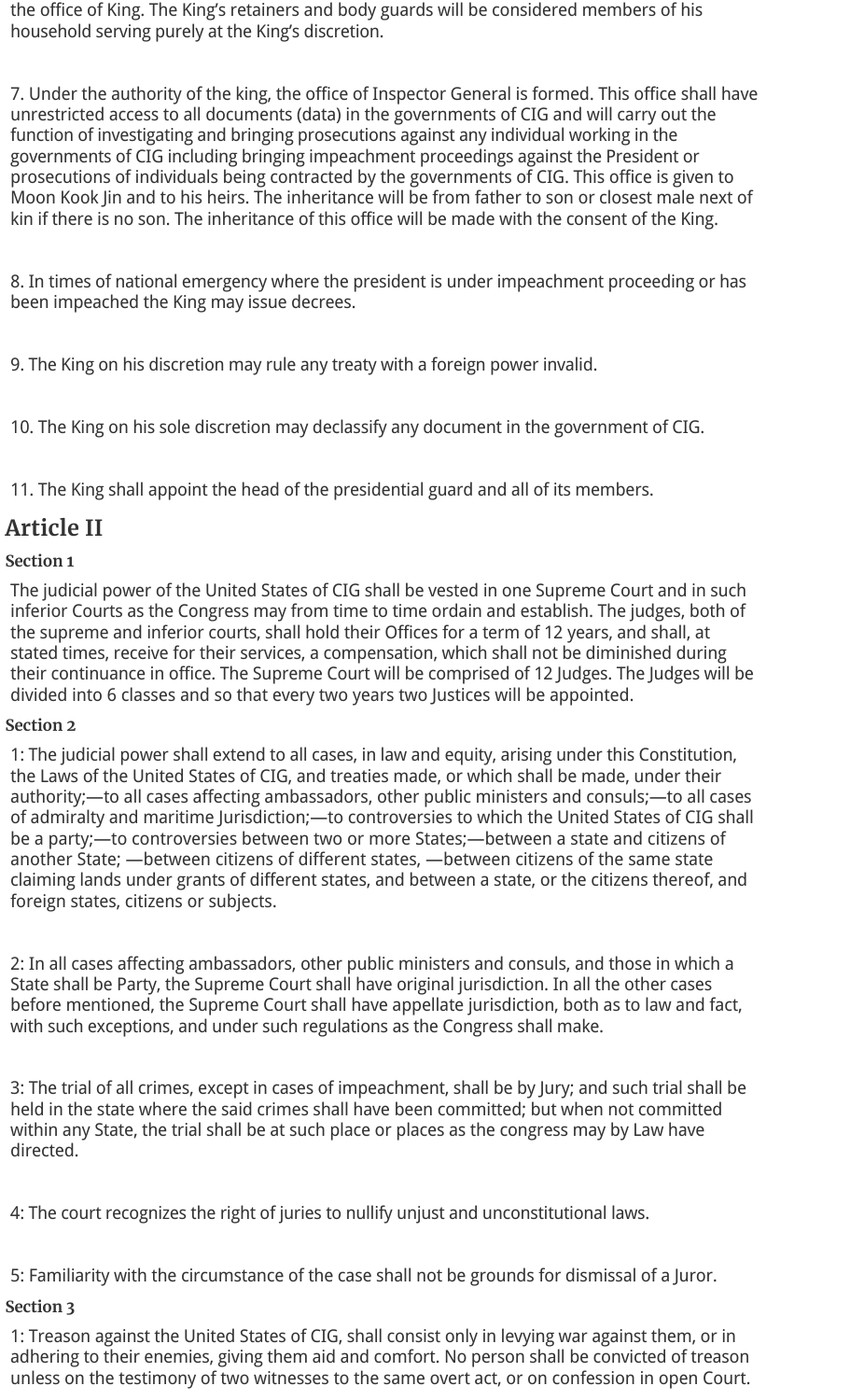2: The Congress shall have power to declare the punishment of treason, but no attainder of treason shall work corruption of blood, or forfeiture except during the life of the person attainted.

### **Article III**

#### **Section 1**

All legislative powers herein granted shall be vested in a Congress of the United States of CIG, which shall consist of a Senate and House of Representatives.

#### **Section 2**

1: The House of Representatives shall be composed of members chosen every second year by the people of the several states, and the electors in each state shall have the qualifications requisite for electors of the most numerous branch of the state legislature. Each member will be limited to 6 terms of service.

2: No person shall be a Representative who shall not have attained to the age of twenty five years, and been seven years a citizen of the United States of CIG, and who shall not, when elected, be an inhabitant of that State in which he shall be chosen.

3: Representatives and direct taxes shall be apportioned among the several states which may be included within this Union, according to their respective numbers. The actual enumeration shall be made within three years after the first meeting of the Congress of the United States of CIG, and within every subsequent term of ten years, in such manner as they shall by law direct. The number of Representatives shall be one for every two thousand one hundred, but each state shall have at Least one Representative.

4: When vacancies happen in the representation from any state, the executive authority thereof shall issue writs of election to fill such vacancies.

5: The House of Representatives shall choose their speaker and other officers; and shall have the power of impeachment.

6: The government will not pay for any house member staff.

#### **Section 3**

1: The Senate of the United States of CIG shall be composed of two Senators from each State, chosen by the Legislature thereof, for six years; and each Senator shall have one vote. Each Senator will be limited to two terms of service.

2: Immediately after they shall be assembled in consequence of the first election, they shall be divided as equally as may be into three classes. The seats of the Senators of the first class shall be vacated at the expiration of the second Year, of the second class at the expiration of the fourth Year, and of the third class at the expiration of the sixth Year, so that one third may be chosen every second year; and if vacancies happen by resignation, or otherwise, during the recess of the legislature of any state, the executive thereof may make temporary appointments until the next meeting of the legislature, which shall then fill such vacancies.

3: No person shall be a Senator who shall not have attained to the age of thirty Years, and been nine years a citizen of the United States of CIG, and who shall not, when elected, be an inhabitant of that state for which he shall be chosen.

4: The Vice President of the United States of CIG shall be President of the Senate, but shall have no vote, unless they are equally divided.

5: The Senate shall choose their other officers, and also a President pro tempore, in the absence of the Vice President, or when he shall exercise the office of President of the United States of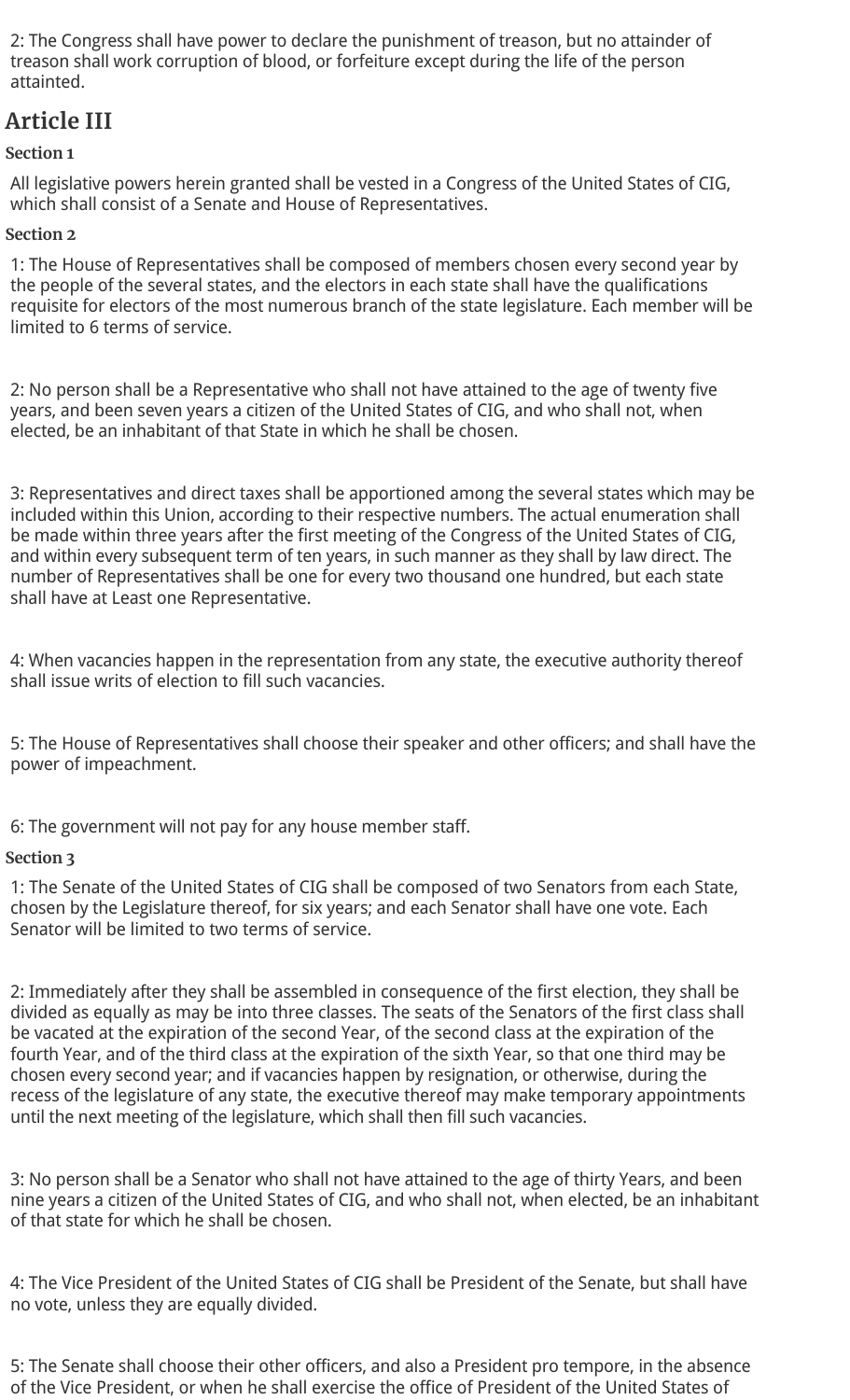CIG.

6: The Senate shall have the sole power to try all Impeachments. When sitting for that purpose, they shall be on oath or affirmation. When the President of the United States of CIG is tried, the Chief Justice shall preside: And no Person shall be convicted without the concurrence of two thirds of the members present.

7: Judgment in cases of impeachment shall not extend further than to removal from office, and disqualification to hold and enjoy any office of honor, trust or profit under the United States of CIG: but the party convicted shall nevertheless be liable and subject to indictment, trial, judgment and punishment, according to law.

#### **Section 4**

1: The times, places and manner of holding elections for Senators and Representatives, shall be prescribed in each state by the legislature thereof; but the Congress may at any time by law make or alter such regulations, except as to the places of choosing Senators.

2: The Congress shall assemble at least once in every year, and such meeting shall be on the first Monday in December, unless they shall by law appoint a different day.

#### **Section 5**

1: Each house shall be the judge of the elections, returns and qualifications of its own members, and a majority of each shall constitute a quorum to do business; but a smaller number may adjourn from day to day, and may be authorized to compel the attendance of absent members, in such manner, and under such penalties as each house may provide.

2: Each house may determine the rules of its proceedings, punish its members for disorderly behavior, and, with the concurrence of two thirds, expel a member.

3: Each house shall keep a journal of its proceedings, and from time to time publish the same, excepting such parts as may in their Judgment require secrecy; and the yeas and nays of the members of either house on any question shall, at the desire of one fifth of those present, be entered on the journal.

4: Neither house, during the session of congress, shall, without the consent of the other, adjourn for more than three days, nor to any other place than that in which the two houses shall be sitting.

#### **Section 6**

1: The Senators and Representatives shall receive a compensation for their services, to be ascertained by law, and paid out of the Treasury of the United States of CIG. They shall in all cases, except treason, felony and breach of the peace, be privileged from arrest during their attendance at the session of their respective houses, and in going to and returning from the same; and for any speech or debate in either house; they shall not be questioned in any other place.

2: No Senator or Representative shall, during the time for which he was elected, be appointed to any civil office under the authority of the United States of CIG, which shall have been created, or the emoluments whereof shall have been increased during such time; and no person holding any office under the United States of CIG, shall be a member of either house during his continuance in office.

#### **Section 7**

1: All bills for raising revenue shall originate in the House of Representatives; but the Senate may propose or concur with amendments as on other bills.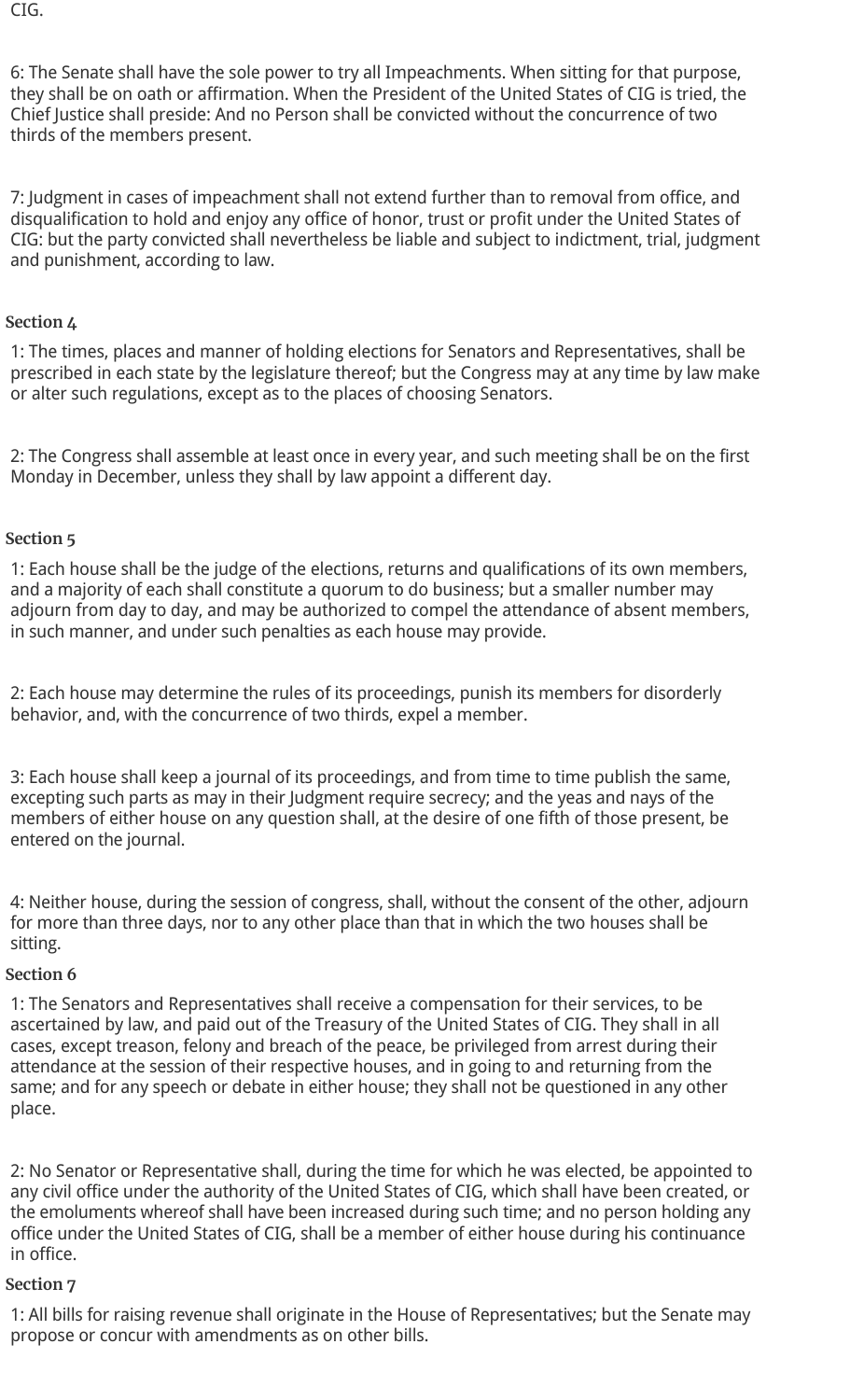2: Every bill which shall have passed the House of Representatives and the Senate, shall, before it become a Law, be presented to the President of the United States of CIG; If he approve he shall sign it, but if not he shall return it, with his objections to that house in which it shall have originated, who shall enter the objections at large on their journal, and proceed to reconsider it. If after such reconsideration two thirds of that house shall agree to pass the bill, it shall be sent, together with the objections, to the other house, by which it shall likewise be reconsidered, and if approved by two thirds of that house, it shall become a Law. But in all such cases the votes of both houses shall be determined by yeas and nays, and the names of the persons voting for and against the bill shall be entered on the Journal of each house respectively. If any bill shall not be returned by the President within ten days (Sundays excepted) after it shall have been presented to him, the same shall be a law, in like manner as if he had signed it, unless the Congress by their adjournment prevent its return, in which case it shall not be a law.

3: Every order, resolution, or vote to which the concurrence of the Senate and House of Representatives may be necessary (except on a question of adjournment) shall be presented to the President of the United States of CIG; and before the same shall take Effect, shall be approved by him, or being disapproved by him, shall be repassed by two thirds of the Senate and House of Representatives, according to the rules and limitations prescribed in the case of a bill.

#### **Section 8**

1: The Congress shall have power to lay and collect Sales Taxes, duties, imposts and excises, to pay the debts and provide for the common defense of the United States of CIG; but all duties, imposts and excises shall be uniform throughout the United States of CIG; Congress is prohibited from imposing taxes on value added, property, and income. Congress is prohibited from levying taxes, duties, user fees and any other type of proceeds that accrue to the government that exceed 10% of GDP of the United States of CIG, except in time of war or national emergency. In times of national emergency VAT may be temporally be instituted but income taxes will not be imposed.

2: To borrow money on the credit of the United States of CIG in times of emergency and war. In times of peace, congress is prohibited from borrowing money to pay for the general operations of government. In the event spending exceeds revenue there will be an automatic sequester of spending across-the-board.

3: To regulate Commerce with foreign nations, and among the several States.

4: To establish a uniform rule of naturalization, and uniform Laws on the subject of bankruptcies throughout the United States of CIG.

5: To coin money, regulate the value thereof, and of foreign coin, and fix the standard of weights and measures.

6: To provide for the punishment of counterfeiting the securities and current coin of the United States of CIG.

7: To promote the progress of science and useful arts, by securing for limited times to authors and inventors the exclusive right to their respective writings and discoveries.

8: To constitute tribunals inferior to the Supreme Court.

9: To define and punish piracies and felonies committed on the high seas, and offences against the law of nations.

10: To declare war, grant letters of marque and reprisal, and make rules concerning captures on land and water.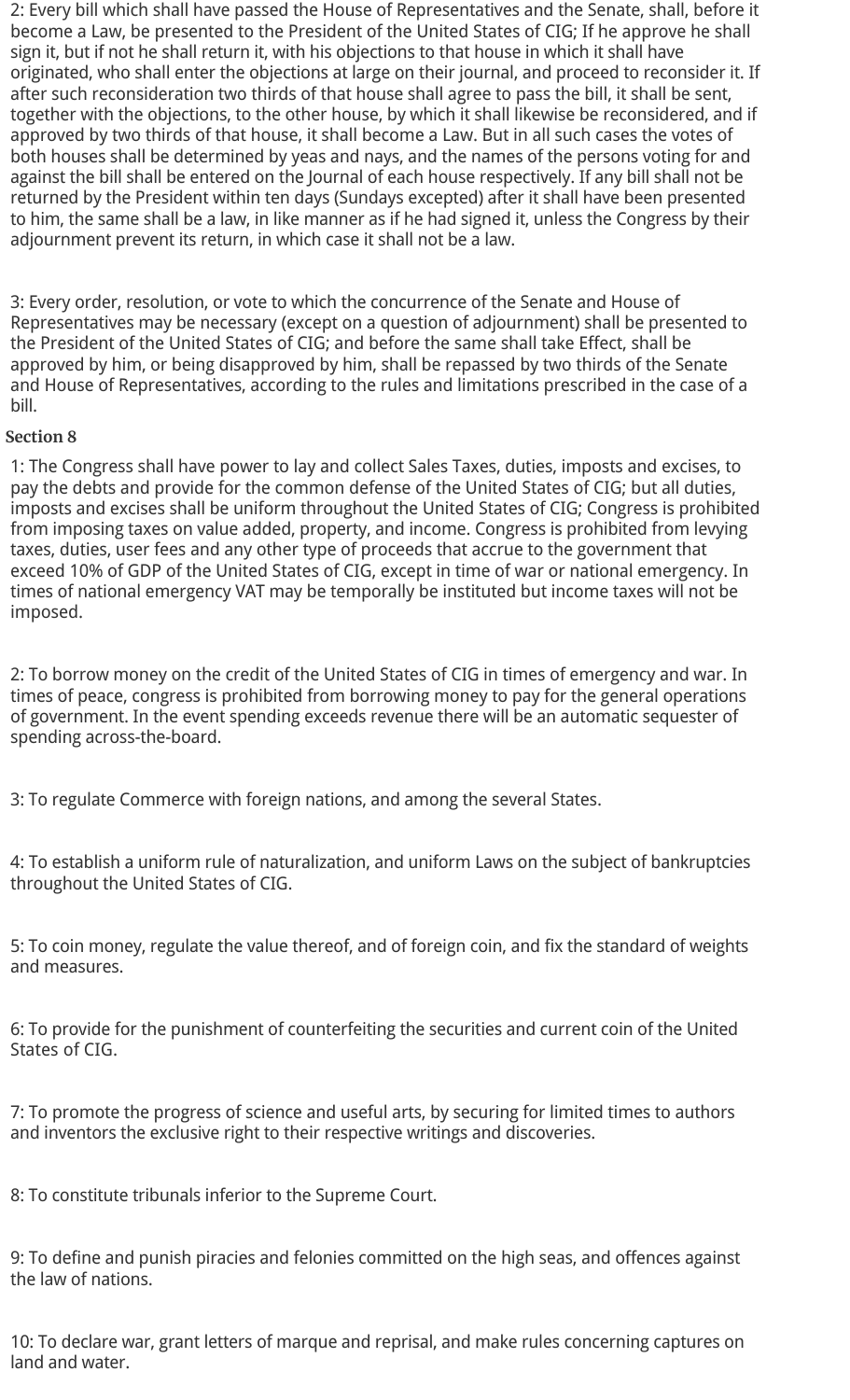11: To raise and support armies, but no appropriation of money to that use shall be for a longer term than two years.

12: To provide and maintain a navy, air force, and space agency.

13: To make rules for the government and regulation of the land, air, space, and naval forces.

14: To provide for calling forth the militia to execute the laws of the union, suppress insurrections and repel invasions.

15: To provide for organizing, arming, and disciplining, the militia, and for governing such part of them as may be employed in the service of the United States of CIG, reserving to the states respectively, the appointment of the officers, and the authority of training the militia according to the discipline prescribed by Congress.

16: The militia being the primary form of national defense; paid standing armies shall not be permitted or maintained. The army may maintain military equipment for use by the militia.

17: To make all laws which shall be necessary and proper for carrying into execution the foregoing powers, and all other powers vested by this Constitution in the government of CIG, or in any department or officer thereof.

18: Congress shall make law limiting or prohibiting market concentration and or the formation of monopolies.

19: Congress shall make law prohibiting commercial banking and investment banking being conducted in a single company.

20: Congress shall make laws limiting any one bank to a maximum of 1% of the overall banking industry.

21: Congress shall make law against usury.

22: Congress shall make law prohibiting holding companies and conglomerate ownership of distinct industries.

23: Congress shall make laws requiring that all news companies or news businesses be owned by individual citizens (living genetically unmodified biological persons) of CIG.

24: Congress shall make law requiring the freedom of information to all CIG citizens.

25: Congress shall pass law protecting citizens of CIG from being harassed or abused by government bureaucracies. Congress shall provide for the recovery of treble damages and full recovery of legal fees and related expenses for wrongful bureaucratic action.

26: Congress shall pass law making the government liable for damages if the government passed any laws restricting the right of the individual to defend his or her person.

27: All laws passed by congress will expire 10 years from the date it takes effect. Laws will be divided into 10 classes so that only one tenth of the laws expire each year.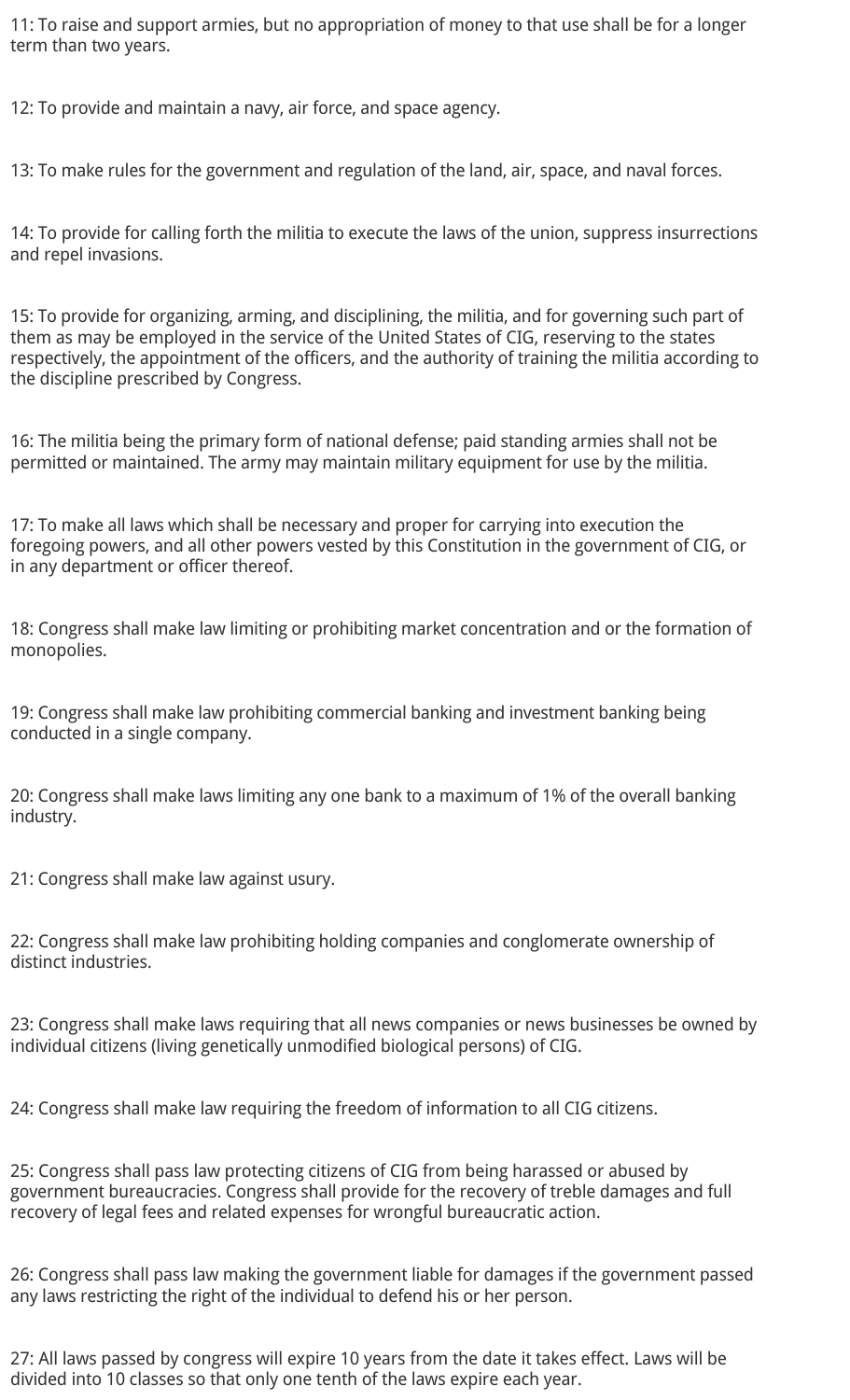#### **Section 9**

1: The privilege of the writ of habeas corpus shall not be suspended, unless when in cases of rebellion or invasion the public safety may require it.

2: No bill of attainder or ex post facto Law shall be passed.

3: No capitation, or other direct, tax shall be laid, unless in proportion to the census or enumeration herein before directed to be taken.

4: No tax or duty shall be laid on articles exported from any state.

5: No preference shall be given by any regulation of commerce or revenue to the ports of one state over those of another: nor shall vessels bound to, or from, one state, be obliged to enter, clear, or pay duties in another.

6: No money shall be drawn from the treasury, but in consequence of appropriations made by law; and a regular statement and account of the receipts and expenditures of all public money shall be published from time to time.

7: No person holding any office of profit or trust under the United States of Cheon Il Guk, shall, without the consent of the Congress, accept of any present, emolument, office, or title, of any kind whatever, from any king, prince, or foreign state.

8: Congress is prohibited from declaring war on terror, drugs, poverty or other non-state actors.

9: Congress is prohibited from creating or funding health care, education, social welfare, and social security programs.

10: Congress is prohibited from legislating away its power to the executive branch and its bureaucracies.

11: Congress is prohibited from establishing a national police force or investigative agency of the people.

12: Congress is prohibited from classifying documents which do not have a substantive impact on national security.

13: Congress is prohibited from forming or authorizing a central bank.

14: Congress is prohibited from forming an Environmental Protection Agency or laws.

15: Congress is prohibited from regulating the internet.

16: The government agrees with and acknowledges the principle of the sovereign citizen and recognizes that private property is an extension of that sovereign citizen. Congress is prohibited from passing any law which damages or compromises the value of private property without just compensation.

17: Congress is prohibited from passing laws requiring licensing by the government for any occupation.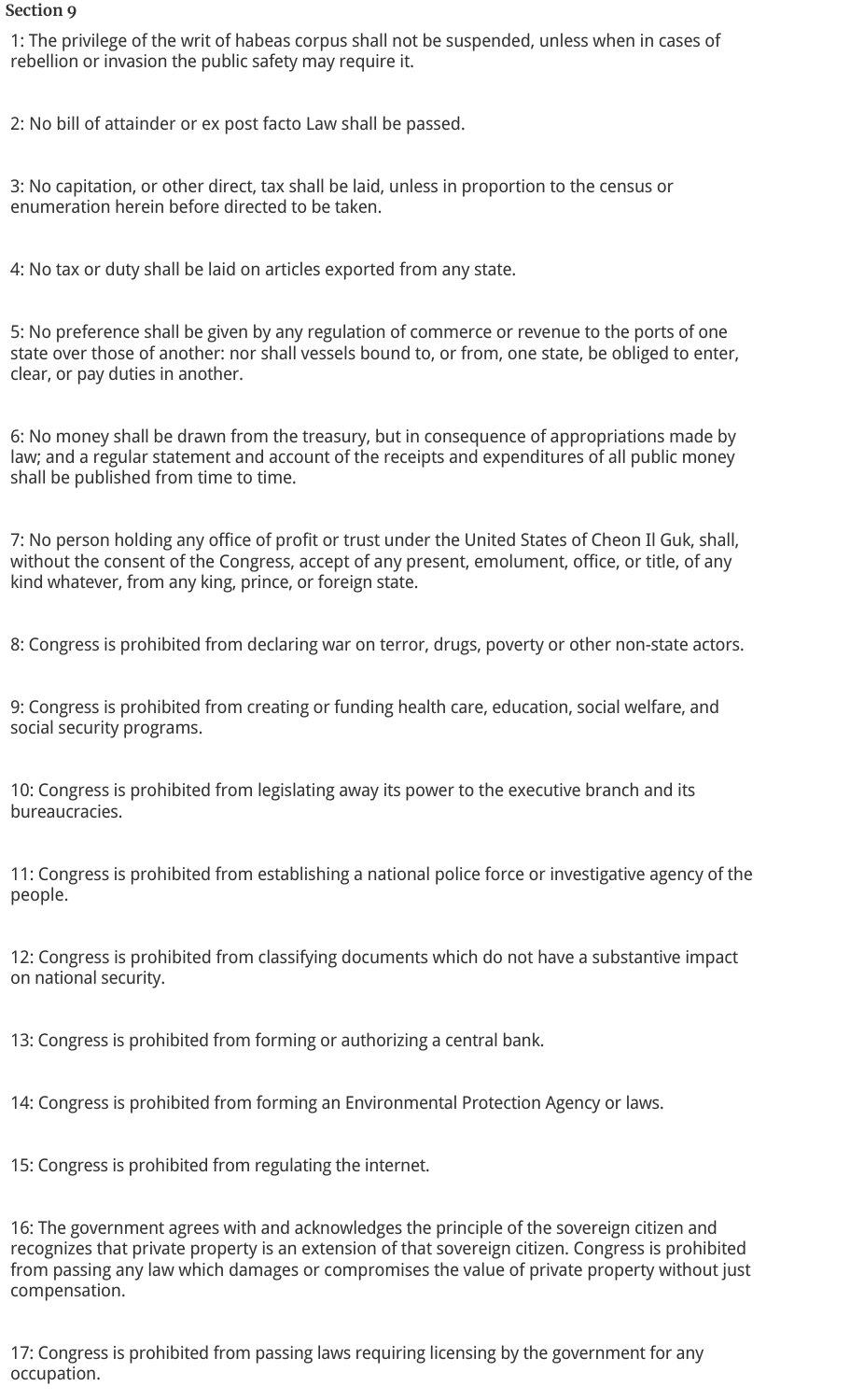18: Congress may regulate but is prohibited from outlawing intoxicating substances.

#### **Section 10**

1: No state shall enter into any treaty, alliance, or confederation; grant letters of marque and reprisal; coin money; emit bills of credit; make anything but gold and silver coin a tender in payment of debts; pass any bill of attainder, ex post facto law, or law impairing the obligation of contracts.

2: No state shall, without the consent of the congress, lay any imposts or duties on imports or exports, except what may be absolutely necessary for executing it's inspection laws: and the net produce of all duties and imposts, laid by any state on imports or exports, shall be for the use of the treasury of the United States of CIG; and all such laws shall be subject to the revision and control of the congress.

3: No state shall, without the consent of congress, lay any duty of tonnage, keep troops, or ships of war in time of peace, enter into any agreement or compact with another state, or with a foreign power, or engage in war, unless actually invaded, or in such imminent danger as will not admit of delay.

### **Article IV**

#### **Section 1**

1: The executive power shall be vested in a President of the United States of CIG. He shall hold his office during the term of four years, and, together with the Vice President, chosen for the same term, be elected, as follows.

2: Each elected member of the House of Representatives will have one vote in the election of the president.

3: Any person with 10 votes among the elected members of the House of Representatives will be considered as a presidential candidate.

4: Once the candidates are selected the entire House of Representatives will vote for the President. If no candidate receives more than 50% or more of the votes of the House of Representatives then a second round of voting will take place. In the second round seven candidates with the most votes will be allowed to run for president. If no candidate receives 50% or more of the votes of the House of Representatives then a third round of voting will take place. In the third round of votes, the candidate with the least votes in the second round will be eliminated as a presidential candidate and the remaining six will be the candidates in the third round. If no candidate receives 50% or more of the votes then additional rounds of voting will occur with the candidate with the least votes being dropped for the subsequent rounds of voting. The candidate who receives 50% or more of the vote will be the president of the United States of CIG.

5: The Congress may determine the time of the election, but the election must continue in a continuous manner until the president is elected.

6: No person except a natural born citizen, or a citizen of the United States of CIG, at the time of the adoption of this constitution, shall be eligible to the office of President; neither shall any person be eligible to that office who shall not have attained to the age of thirty five Years, and been fourteen Years a resident within the United States of CIG.

7: In case of the removal of the President from office, or of his death, resignation, or inability to discharge the powers and duties of the said office, the same shall devolve on the Vice-President, and the Congress may by Law provide for the case of removal, death, resignation or inability, both of the President and Vice President, declaring what officer shall then act as president, and such officer shall act accordingly, until the disability be removed, or a President shall be elected. The president shall be limited to two terms in office.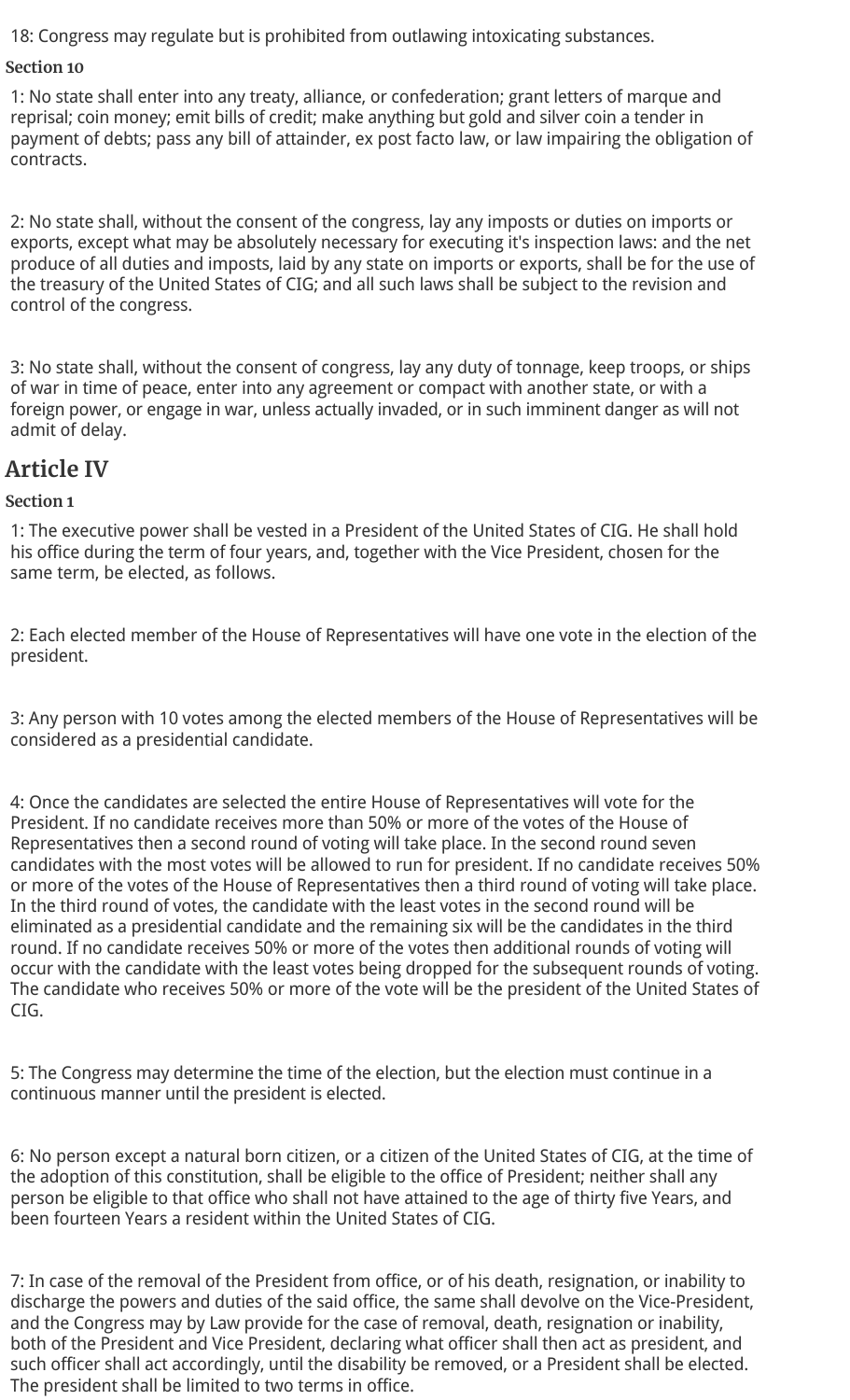8: The President shall, at stated times, receive for his services, a compensation, which shall neither be increased nor diminished during the period for which he shall have been elected, and he shall not receive within that period any other emolument from the United States of CIG, or any of them.

9: Before he enter on the execution of his office, he shall take the following oath or affirmation: —"I do solemnly swear (or affirm) that I will faithfully execute the office of President of the United States of CIG, and will to the best of my ability, preserve, protect and defend the Constitution of the United States of CIG."

#### **Section 2**

1: The President shall be Commander in Chief of the armed forces of the United States of CIG, and of the militia of the several States, when called into the actual service of the United States of CIG; he may require the opinion, in writing, of the principal officer in each of the executive departments, upon any subject relating to the duties of their respective offices.

2: He shall have power, by and with the advice and consent of the Senate, to make treaties, provided two thirds of the Senators present concur; and he shall nominate, and by and with the advice and consent of the Senate, shall appoint ambassadors, other public ministers and all other officers of the United States of CIG, whose appointments are not herein otherwise provided for, and which shall be established by Law: but the Congress may by law vest the appointment of such inferior officers, as they think proper, in the President alone, or in the heads of departments.

3: The President shall have power to fill up all vacancies that may happen during the recess of the Senate, by granting commissions which shall expire at the end of their next session.

4: The President is prohibited from classifying documents which do not have a substantive impact on national security.

5: The President and the executive branch are prohibited from carrying out clandestine acts of terror against the citizens of the United States of CIG with the intent of molding public opinion (false flag operations). Any suspicions of "false flags" will be investigated by the Inspector General. "False flags" will be considered to be an act of levying war against the people of CIG.

#### **Section 3**

He shall from time to time give to the Congress information of the state of the union, and recommend to their consideration such measures as he shall judge necessary and expedient; he may, on extraordinary occasions, convene both Houses, or either of them, and in case of disagreement between them, with respect to the time of adjournment, he may adjourn them to such time as he shall think proper; he shall receive ambassadors and other public ministers; he shall take care that the laws be faithfully executed, and shall commission all the officers of the United States of CIG.

#### **Section 4**

The President, Vice President and all civil officers of the United States of CIG, shall be removed from office on impeachment for, and conviction of, treason, bribery, or other high crimes and misdemeanors.

#### **Article V**

#### **Section 1**

Full faith and credit shall be given in each state to the public acts, records, and judicial proceedings of every other state. And the Congress may by general Laws prescribe the manner in which such acts, records and proceedings shall be proved, and the effect thereof.

#### **Section 2**

1: The citizens of each state shall be entitled to all privileges and immunities of citizens in the several states.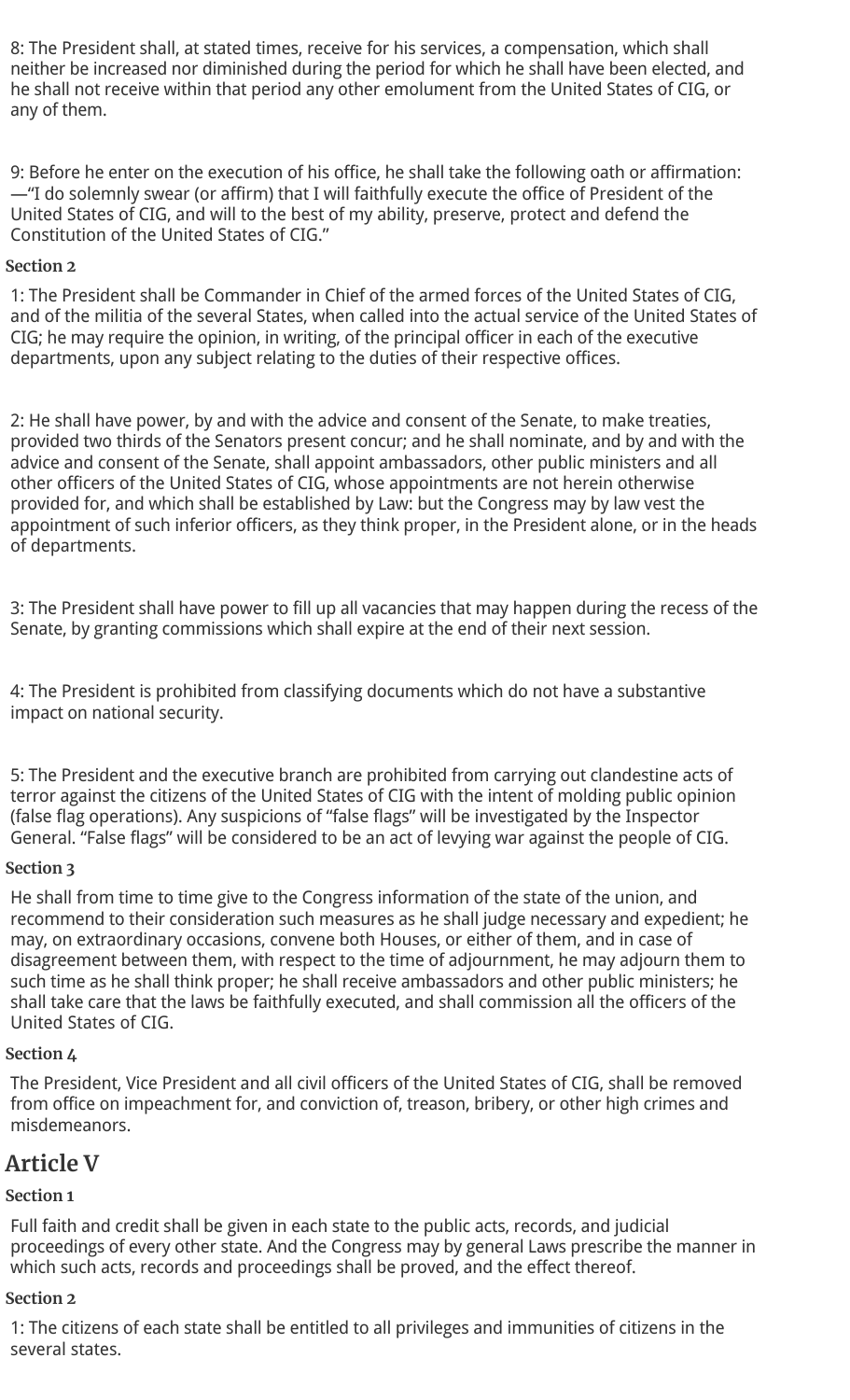2: A person charged in any state with treason, felony, or other crime, who shall flee from justice, and be found in another state, shall on demand of the executive authority of the state from which he fled and upon agreement of the demand by the executive authority of the state to which he fled, be delivered up, to be removed to the State having Jurisdiction of the Crime.

3: No person held to service or labor in one state, under the laws thereof, escaping into another, shall, in consequence of any law or regulation therein, be discharged from such service or Labor.

#### **Section 3**

1: New states may be admitted by the Congress into this Union. The process for admitting new states shall follow the procedure for approving treaties with foreign states. The King of CIG has final authority of approving the admittance of a new state.

2: The Congress shall have power to dispose of and make all needful rules and regulations respecting the territory or other property belonging to the United States of CIG; and nothing in this Constitution shall be so construed as to prejudice any claims of the United States of CIG, or of any particular state.

#### **Section 4**

The United States of CIG shall guarantee to every state in this union either a republican form of government or a republican monarchy, and shall protect each of them against Invasion; and on application of the legislature, or of the executive (when the legislature cannot be convened) against domestic violence.

#### **Article VI**

1: The Senators and Representatives before mentioned, and the members of the several state legislatures, and all executive, judicial officers, and Kings both of the United States of CIG and of the several states, shall be bound by oath or affirmation, to support this Constitution.

The above text of "The Constitution of the United States of Cheon Il Guk" including its Preamble, as work and as a document, is made available under the "WPUS Public Domain Dedication and Usage License, Version 1.1."Publication date of "The Constitution of the United States of Cheon Il Guk" with below 'technical corrections' included in the text and the "Technical Corrections 1 through 8 Explained" section as text: July 24, 2017. Original publication date: October 11, 2015.

WPUS Public Domain Dedication and Usage License, Version 1.1

The person who associated a work with this deed has dedicated the work to the public domain by waiving all of his or her rights to the work worldwide under copyright law, including all related and neighboring rights, to the extent allowed by law. The license granted herein does not allow for any modification to the words or written content of the document and the document is required to be published in its entirety or in unmodified excerpts.Any quotations/excerpts/reprints in any form (written, visual, electronic or audio), or any commentary or reference work produced, even for commercial purposes, do not need to be approved by asking permission or receiving permission from WPUS.You can copy and distribute the work, even for commercial purposes, all without asking permission.Attribution is requested as follows:

"Source: World Peace and Unification Sanctuary, Inc." and "Includes the 'technical corrections' of July 24, 2017 publication."

### **Technical Corrections 1 through 8 Explained**

Technical Corrections Date of Publication: July 24, 2017

#### **1. Preamble**

TECHNICAL CORRECTION:

It is upon this foundation of these eternal truths that the future nation of Cheon Il Guk will be politically and legally established.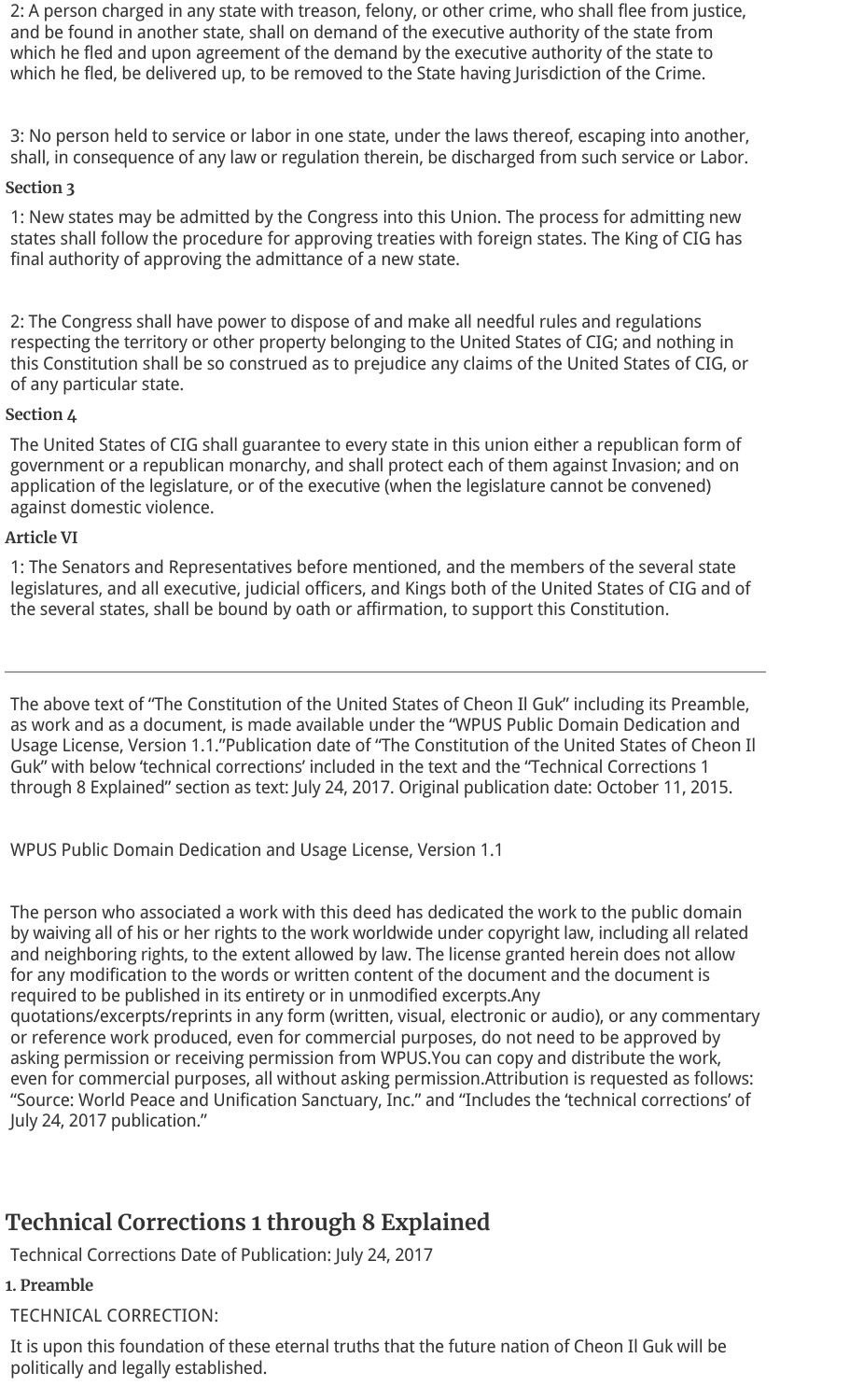ORIGINAL PUBLICATION (October 11, 2015):

It is upon this foundation of these eternal truths that the future nation of Cheon Il Guk will be politically, and legally established.

CORRECTION EXPLAINED:

A comma was removed after the word "politically."

#### **2. Preamble**

TECHNICAL CORRECTION:

It was to be a world where the powerful archangels were to be the servants of the children of God.

ORIGINAL PUBLICATION (October 11, 2015):

It was to be a world were the powerful archangels were to be the servants of the children of God.

CORRECTION EXPLAINED:

Correctly typing the word "where" in the sentence as follows: "...to be a world were the powerful archangels..." was changed to "...to be a world where the powerful archangels..."

#### **3. Principle III, Article II, Section 1**

#### TECHNICAL CORRECTION:

The Supreme Court will be comprised of 12 Judges. The Judges will be divided into 6 classes and so that every two years two Justices will be appointed.

ORIGINAL PUBLICATION (October 11, 2015):

The Supreme Court will be comprised of 12 Judges. The Judges will be divided into 6 classes and so that every two years two Justices will be appointed each year.

#### CORRECTION EXPLAINED:

Changed "appointed each year" to "appointed" by deleting "each year" and moving the period to be after the word "appointed."

#### **4. Principle III, Article III, Section 2, No: 1**

#### TECHNICAL CORRECTION:

The House of Representatives shall be composed of members chosen every second year by the people of the several states, and the electors in each state shall have the qualifications requisite for electors of the most numerous branch of the state legislature.

ORIGINAL PUBLICATION (October 11, 2015):

The House of Representatives shall be composed of members chosen every second year by the people of the several states in each state shall have the qualifications requisite for electors of the most numerous branch of the state legislature.

#### CORRECTION EXPLAINED:

Changed "by the people of the several states in each state shall have..." to "by the people of the several states, and the electors in each state shall have..." by inserting a comma and "and the electors" after "several states."

#### **5. Principle III, Article III, Section 2, No: 2**

#### TECHNICAL CORRECTION:

No person shall be a Representative who shall not have attained to the age of twenty five years, and been seven years a citizen of the United States of CIG, and who shall not, when elected, be an inhabitant of that State in which he shall be chosen.

#### ORIGINAL PUBLICATION (October 11, 2015):

No Person shall be a Representative who shall not have attained to the age of twenty five years, and been seven years a citizen of the United States of CIG, and who shall when elected, be an Inhabitant of that State in which he shall be chosen.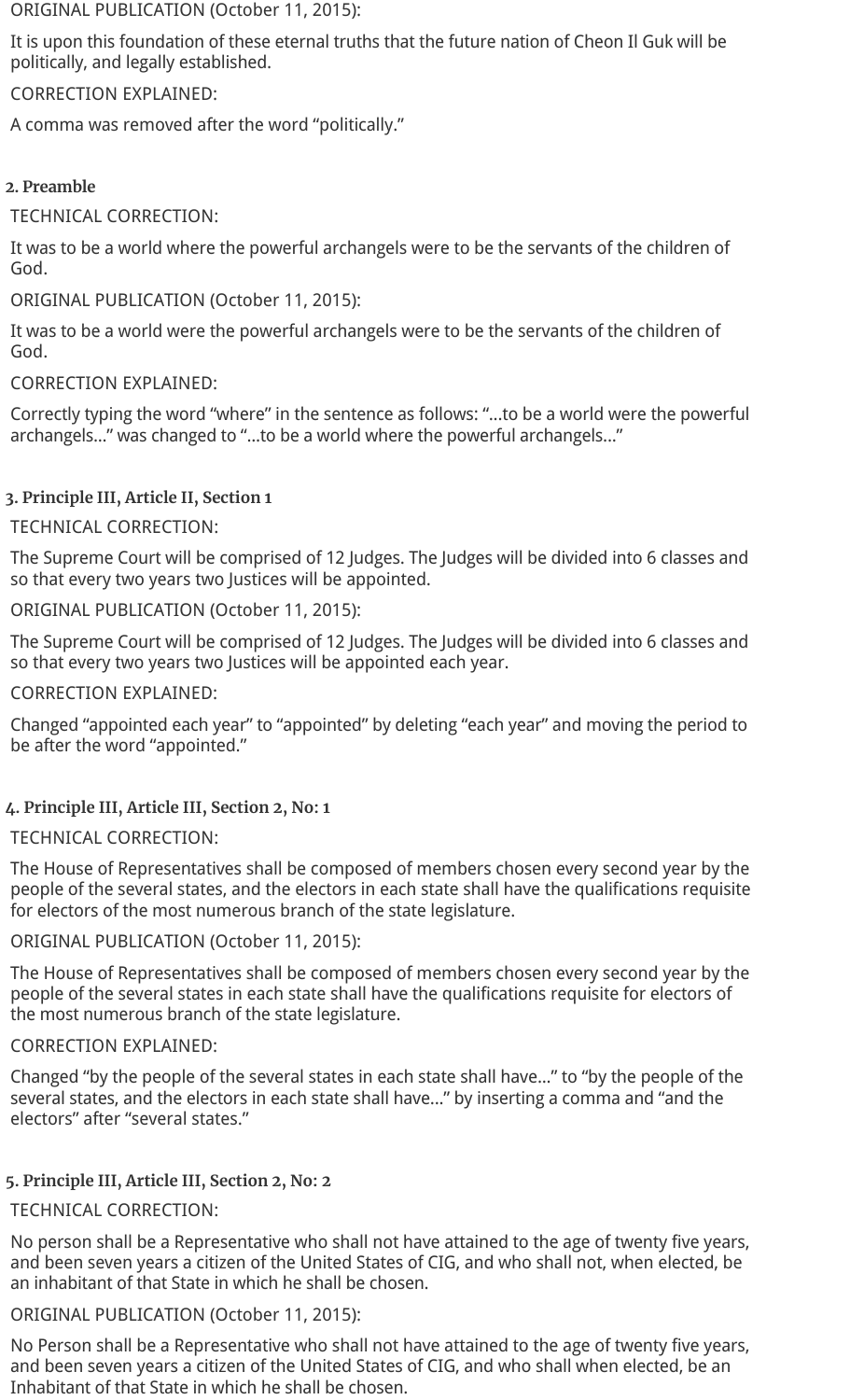#### CORRECTION EXPLAINED:

Changed "shall when elected," to "shall not, when elected," by inserting "not" and a comma after "not" and typing of the word "Person" with the lower case "p," and the word "Inhabitant" with the lower case "i."

#### **6. Principle III, Article III, Section 9, No: 7**

#### TECHNICAL CORRECTION:

No person holding any office of profit or trust under the United States of Cheon Il Guk, shall, without the consent of the Congress, accept of any present, emolument, office, or title, of any kind whatever, from any king, prince, or foreign state.

#### ORIGINAL PUBLICATION (October 11, 2015):

And no person holding any office of profit or trust under them, shall, without the consent of the Congress, accept of any present, emolument, office, or title, of any kind whatever, from any king, prince, or foreign state.

#### CORRECTION EXPLAINED:

Changed "And no person holding any office of profit or trust under them, shall,..." to "No person holding any office of profit or trust under the United States of Cheon Il Guk, shall..." by: deleting "And"; by capitalizing "N"; and deleting "them" and replacing with "United States of Cheon Il Guk."

#### **7. Principle III, Article III, Section 9, No: 9**

#### TECHNICAL CORRECTION:

Congress is prohibited from creating or funding health care, education, social welfare, and social security programs.

#### ORIGINAL PUBLICATION (October 11, 2015):

Congress is prohibited from creating or funding health care, education, social welfare, and security programs.

#### CORRECTION EXPLAINED:

Added the word "social" before "security."

#### **8. Principle III, Article IV, Section 1, No: 1**

#### TECHNICAL CORRECTION:

The executive power shall be vested in a President of the United States of CIG. He shall hold his office during the term of four years, and, together with the Vice President, chosen for the same term, be elected, as follows.

#### ORIGINAL PUBLICATION (October 11, 2015):

The executive power shall be vested in a President of the United States CIG. He shall hold his office during the term of four years, and, together with the Vice President, chosen for the same term, be elected, as follows.

#### CORRECTION EXPLAINED:

Added the word "of" after the words "United States."



889 Main Street P.O. Box 557 Newfoundland, PA 18445 **570-832-4476 sanctuarychurch@sanctuary-pa.org christkingdomgospel.org**

## $\mathbf{P} \bullet \mathbf{V} \bullet \mathbf{S}$  gab  $\mathbf{O} \bullet \mathbf{S} \bullet \mathbf{S}$